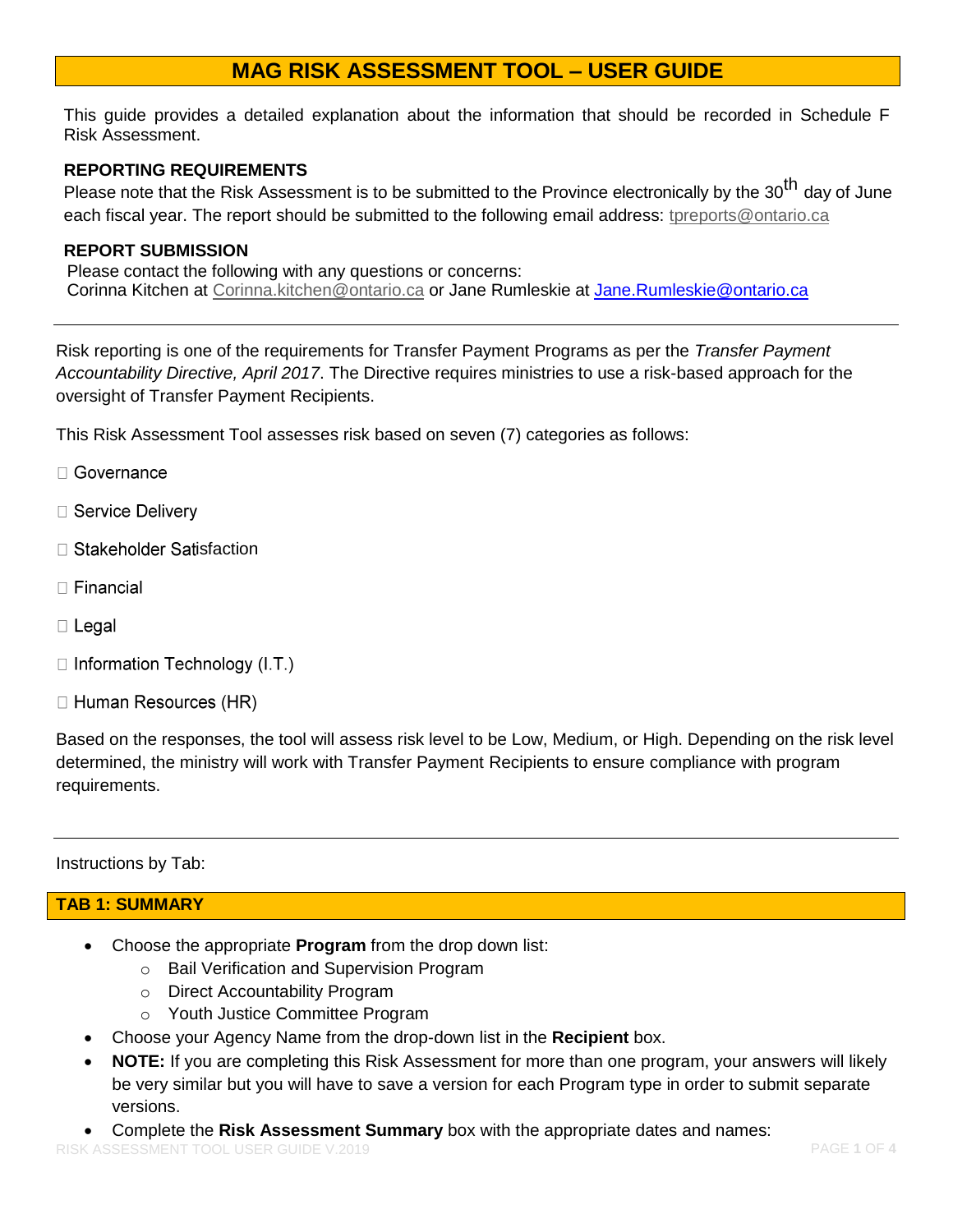| <b>Risk Assessment Summary</b>                |  |  |  |  |
|-----------------------------------------------|--|--|--|--|
| <b>TPR # (BN #)</b>                           |  |  |  |  |
| <b>Risk Assessment Completed</b><br>(Quarter) |  |  |  |  |
| <b>Fiscal Year</b>                            |  |  |  |  |
| <b>Executive Director</b>                     |  |  |  |  |
| <b>Board Chair</b>                            |  |  |  |  |
| <b>Risk Assessor (TP Recipient)</b>           |  |  |  |  |
| <b>Risk Approver (MAG)</b>                    |  |  |  |  |
| Date Approved by Board                        |  |  |  |  |

 The Risk Rating and Legend and Detailed Response Chart boxes will populate automatically and should not be adjusted manually.

| <b>Detailed Response Chart</b>         |           |              |   |   |   |     |              |
|----------------------------------------|-----------|--------------|---|---|---|-----|--------------|
| <b>Dimension</b>                       | Question  | # of Answers | Α | в | c | D   | <b>Total</b> |
| Governance                             | $1-5$     | 5            | 0 | 0 | ٥ |     |              |
| <b>Service Delivery</b>                | $6 - 10$  | 5            | 0 | 0 | 0 | 0   | 0            |
| <b>Stakeholder Satisfaction</b>        | $11 - 13$ | 3            | 0 | 0 | ٥ | 0   | 0            |
| <b>Financial</b>                       | 14-22     | 9            | 0 | ٥ | ٥ | 0   | $\bf{0}$     |
| Legal                                  | 23-26     | 4            | 0 | 0 | 0 | 0   | 0            |
| īΤ                                     | $27 - 29$ | 3            | 0 | 0 | ٥ | 0   | 0            |
| H <sub>R</sub>                         | 30-36     |              | 0 | ٥ | ٥ | 0   | $\bf{0}$     |
| <b>Total</b>                           |           | 36           | 0 | 0 | 0 |     |              |
| <b>Overall Calculated Risk Rating:</b> |           |              |   |   |   | LOW |              |

The Instructions are also available on this tab for quick reference.

# **TAB 2: GOVERNANCE 1-5**

- Each tab title indicates the number of questions contained within that tab. For example, the Governance Tab includes five questions (1-5).
- Ensure you answer each of the questions in succession. Read each question thoroughly and choose the appropriate response by letter (A, B, C, or D) through the drop down menu in the **Select Response** box (far right, column A in each section).



Once you have selected the best response for your agency, you are then required to provide some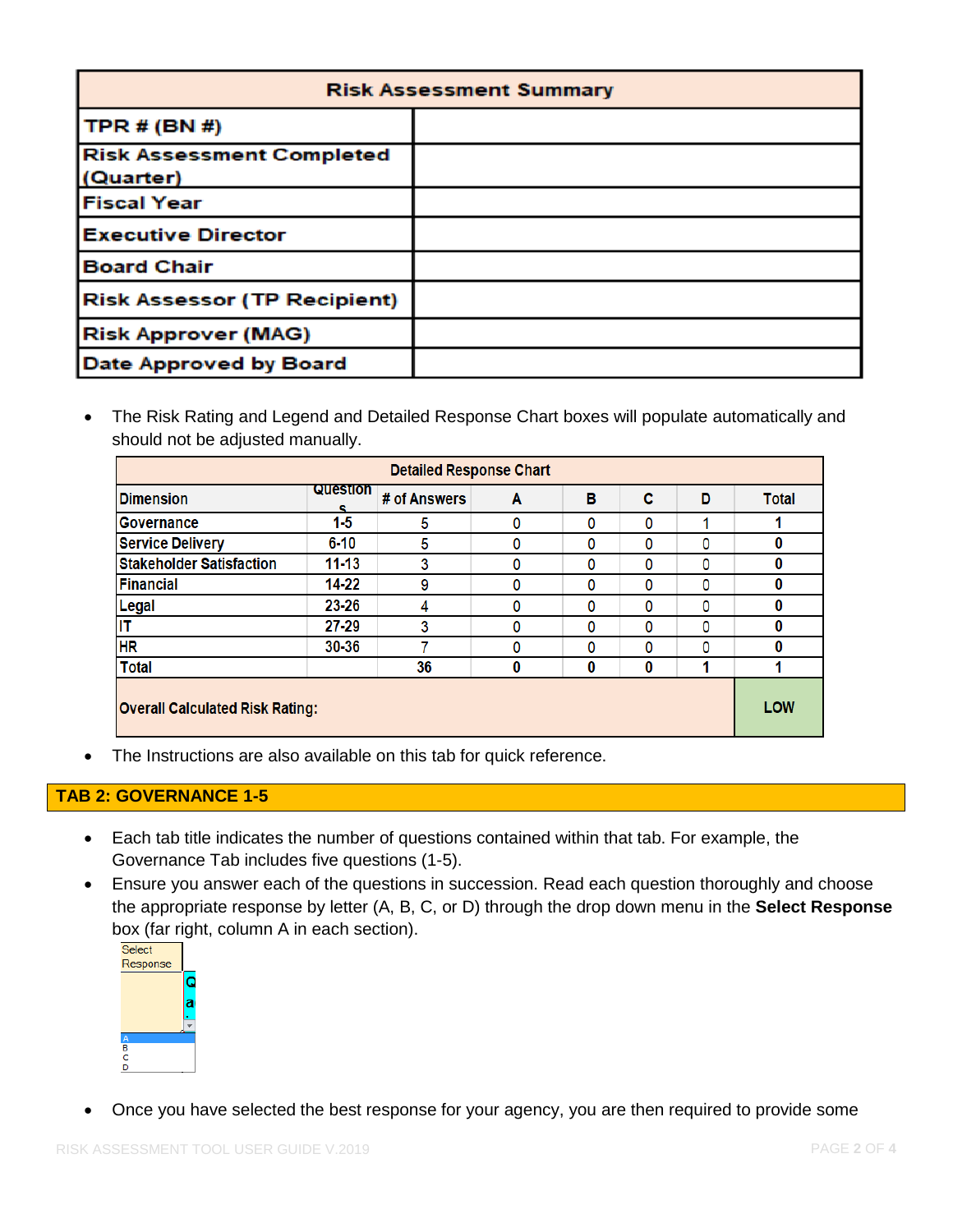evidence to substantiate the response. For example, Question 1 asks the following: Does the Board of Directors have the capacity to make effective decisions to ensure that their organization achieves its stated mission? An example of a **"Source of Evidence"** may include the existence of a Board decision-making policy, or a specific reference to this capacity within the Board By-Laws. The **"Description of Evidence"** would include additional details on how the policy/practice is operationalized and the last date updated. Depending on your response to each question, there may not be evidence to report.



## **TAB 3: SERVICE DELIVERY 6-10**

- Follow the same rules for selecting responses addressed above.
- This tab has a question(s) that requires text responses (10A, 10B if applicable). Answer these questions by typing your response within the box below the question.

#### **All tabs below will follow the same instructions described above.**

#### **TAB 4: STAKEHOLDER SATISFACTION 11-13**

**TAB 5: FINANCIAL 14-22**

**TAB 6: LEGAL 23-26**

**TAB 7: IT 27-29**

**TAB 8: HR 30-36**

**TAB 9: RISK MITIGATION PLAN** 

- Any responses that result in a C or D answer must be addressed in the Risk Mitigation Plan on the last tab (TAB 9).
- Once you have completed answering all questions, go back through the tabs and carry over any question with a C or D answer to the Risk Mitigation Plan (Tab 9).
- For example, if you answered Question 5 with a C, you must copy the question number ("5") and record it under the Governance section in the Risk Mitigation Plan.

| <b>MITIGATION PLAN</b><br><b>Mitigation Plan Completed By:</b> | <b>Question for Evaluation</b> | <b>Details to support Response</b> |  |  |  |  |
|----------------------------------------------------------------|--------------------------------|------------------------------------|--|--|--|--|
|                                                                |                                |                                    |  |  |  |  |
|                                                                | <b>TP RECIPIENT RISK</b>       | <b>TP Recipient Name:</b>          |  |  |  |  |

 Once all of the C and D questions are brought forward to the Risk Mitigation Plan page, the following must be addressed for each of the questions:

o **Details to support Response**: Describe why you chose this response.